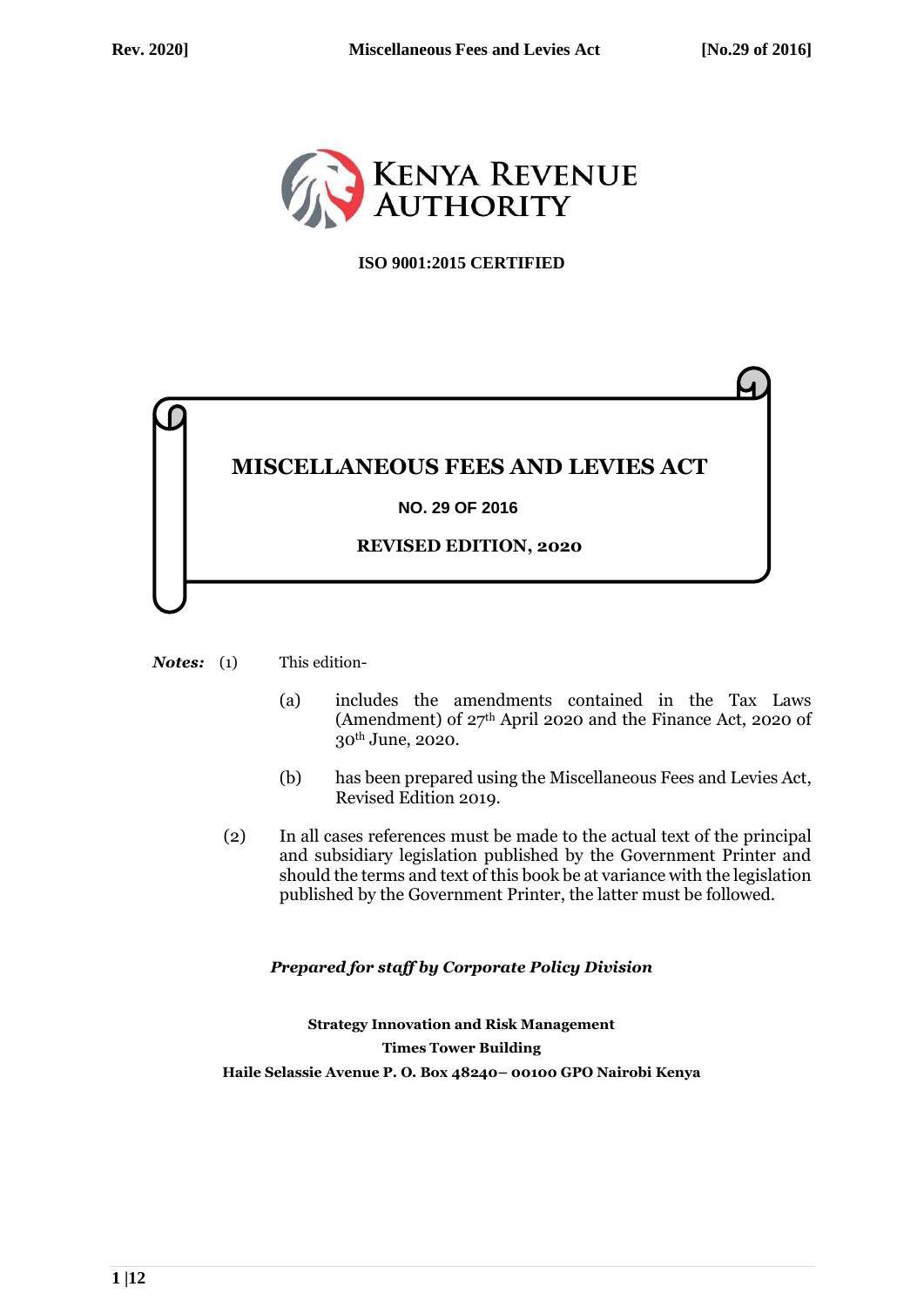# **MISCELLANEOUS FEES AND LEVIES ACT**

### **ARRANGEMENT OF SECTIONS**

## **PART I – PRELIMINARY**

### *Section*

- 1. Short title.
- 2. Interpretation.

## **PART II — ADMINISTRATION**

3. Functions and powers of the Commissioner and other officers.

4. Authorised officers to have powers of police officers.

### **PART III — IMPOSITION OF FEES AND LEVIES**

- 5. Imposition of export levy.
- 6. Exemption.
- 7. Import declaration fee.
- 8. Railway development levy.<br>8A. Anti-adulteration levy.
- Anti-adulteration levy.
- 8B. Processing fees on duty free motor vehicles.
- 9. Application of the East African Community Customs Management Act, 2004.
- 9A. Duty on goods for home use from an export processing zone enterprise.
- 10. Customs formalities may be carried out by information technology.

# **PART IV —MISCELLANEOUS PROVISIONS**

- 11. Offence.
- 12. Regulations.

## **SCHEDULES**

| Goods subject to export levy                         |
|------------------------------------------------------|
| Goods exempt from import declaration fee and railway |
|                                                      |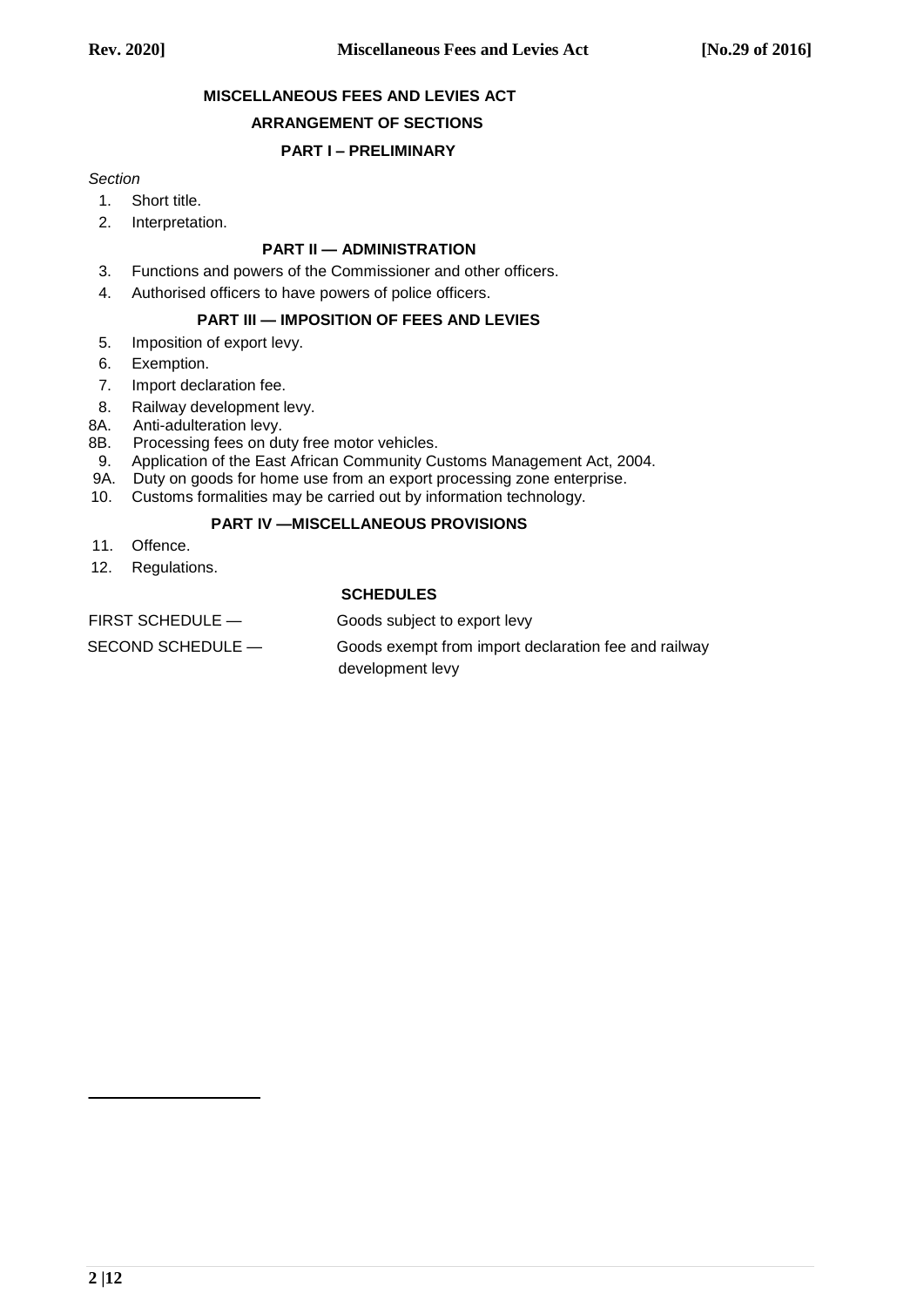## **MISCELLANEOUS FEES AND LEVIES ACT**

[*Date of assent: 31st August, 2016*.]

 [*Date of commencement: 21st September, 2016*.] **AN ACT of Parliament to provide for the imposition of duties, fees and levies on imported** 

**or exported goods and for connected purposes.**

[Act No. 29 of 2016, Act No. 11 of 2017, Act No. 15 of 2017, Act No.10 of 2018, Act No.23 of 2019, *Act No. 2 of 2020, Act No. 8 of 2020.]*

**PART I — PRELIMINARY**

#### **1. Short title**

This Act may be cited as the Miscellaneous Fees and Levies Act, 2016.

### **2. Interpretation**

(1) In this Act, unless the context otherwise requires—

 **"Authority"** means Kenya Revenue Authority established by the Kenya Revenue Authority Act, (Cap. 469).

 **"Authorised officer"** means any officer appointed under section 3;

 **"Cabinet Secretary"** means the Cabinet Secretary for the time being responsible for finance;

 **"Commissioner"** means the Commissioner General appointed under the Kenya Revenue Authority Act, (Cap. 469) or any other Commissioner to whom powers or functions have been delegated under that Act;

 **"concessional loan"** means a loan with at least twenty five percent grant element. [Act No.23 of 2019 s.36]

 **"customs value"** for the purposes of ascertaining the value for charging, means—

- (a) the import declaration fee or railway development levy, the import value of goods as appraised by Customs for use as the basis for assessing the amount of import duty; or
- (b) the export levy, the export value of the goods;

 **"East African Community Partner States"** means the Republics of Burundi, Rwanda, Uganda and the United Republic of Tanzania;

 **"export"** means to take or cause to be taken out of Kenya to a foreign country to an export processing zone or special economic zone, [Act No.10 of 2018,s.49(a)]

 **"export processing zone"** means an export processing zone designated as such under the Export Processing Zones Act, (Cap. 517);

 **"importer"** in relation to goods, means a person who owns the goods, or any other person who is, for the time being, in possession of or beneficially interested in the goods at the time of importation;

 **"official aid funded project"** means a project funded by means of a grant or concession loan in accordance with an agreement between the Government of Kenya and any foreign government, agency, institution, foundation, organization or any other aid agency; and

 **"person"** means an individual, company, partnership, association of persons, trust, estate, the Government, a foreign government or a political subdivision of the Government or foreign government.

 **"Special Economic Zone"** has the meaning assigned to it under the Special Economic Zones Act, 2015. [Act No.10 of 2018, s.49(b)]

(2) For the purpose of this Act, goods shall be classified by reference to the nomenclature set out in Annex 1 to the Protocol on the Establishment of the East African Community Customs Union and in interpreting the Annex; the general rules of interpretation set out therein shall apply.

### **PART II — ADMINISTRATION**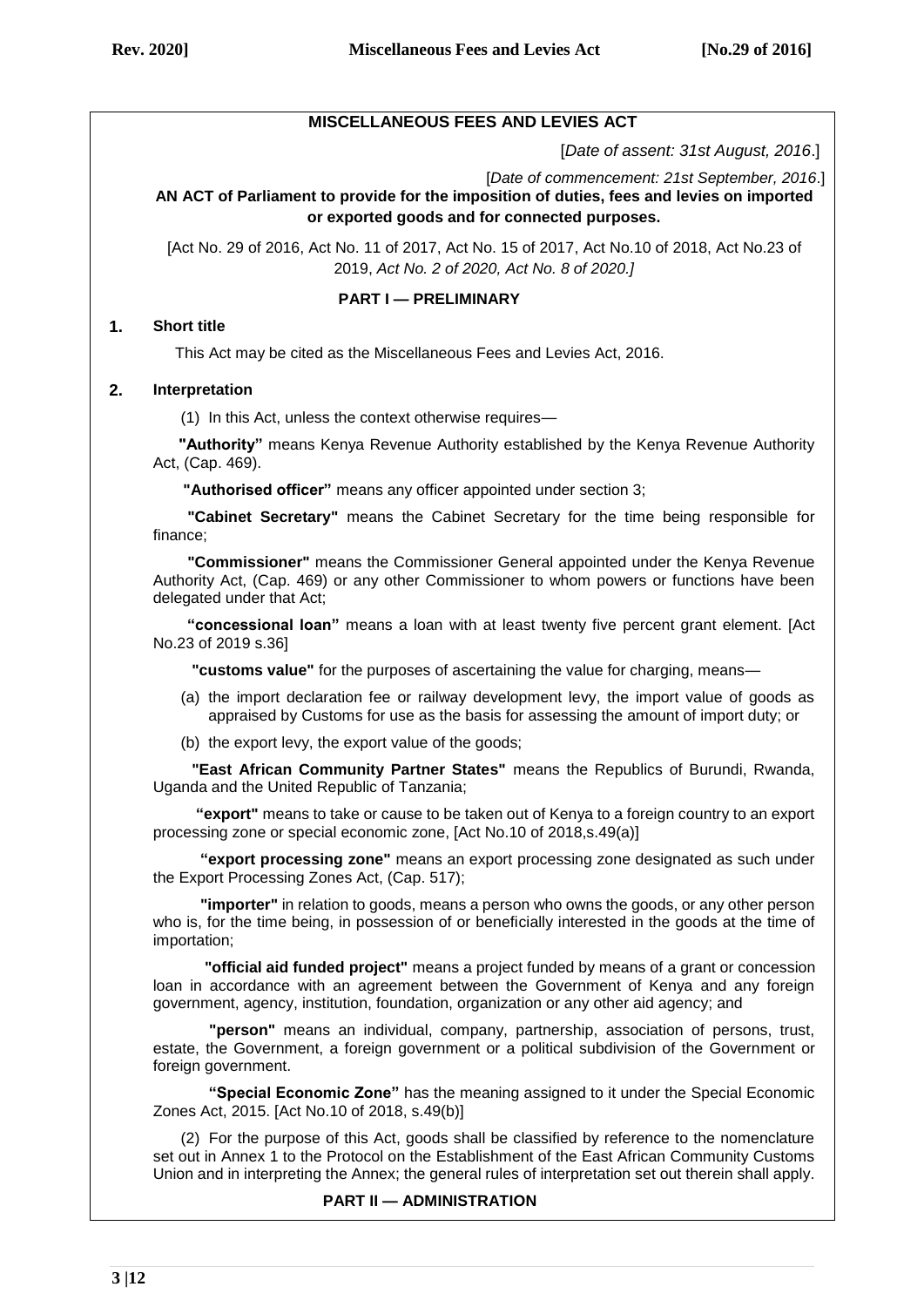### **3. Functions and powers of the Commissioner and other officers**

(1) The Commissioner shall be responsible for the control and collection of, and accounting for, duties, fees and levies paid under this Act and shall, subject to the direction and control of the Cabinet Secretary, have the superintendence of all matters relating thereto.

(2) The Commissioner shall appoint such officers as may be necessary for the administration of this Act.

(3) The Commissioner may authorize any officer appointed under this section to perform any of the functions of the Commissioner under this Act or the regulations, other than the functions under subsection (2).

(4) Every authorised officer appointed under this section shall enforce, and ensure due compliance with, the provisions of this Act and the regulations, and shall make all due inquiries in relation thereto.

(5) Every authorised officer appointed under this section shall, on demand, produce such documents establishing his or her identity as may be approved by the Commissioner.

(6) Every authorised officer shall, in carrying out the provisions of this Act, regard and deal with all documents and information relating to fees and charges and all confidential instructions in respect of the administration of this Act which may come into his possession or to his knowledge in the course of his duties as confidential.

(7) Any decision made and any notice or communication issued or signed by any authorised officer may be withdrawn or amended by the Commissioner or by the authorised officer concerned, and shall, until it has been so withdrawn, be deemed to have been made, issued or signed by the Commissioner.

### **4. Authorised officers to have powers of police officers**

For the purposes of carrying out the provisions of this Act, every authorised officer shall, in the performance of his or her duties, have all the powers, rights, privileges and protection of a police officer.

### **PART III — IMPOSITION OF LEVIES AND FEES**

### **5. Imposition of export levy**

(1) There shall be paid a levy to be known as the export levy, on all goods specified in the First Schedule.

(2) The levy shall, where more than one rate is specified, be the higher of the ad valorem or the specific rate specified in the First Schedule and shall be paid by the exporter at the time of entering the goods for export.

(3) The ad valorem rate shall be based on the custom value of the goods.

(4) The Commissioner shall, by notice in the Gazette, adjust the specific rate of export levy annually to take into account inflation in accordance with the formula specified in Part III of the First Schedule.

### **6. Exemption**

The provisions of section 5 shall not apply to goods exported to the East African Community Partner States.

### **7. Import declaration fee**

(1) There shall be paid a fee to be known as the import declaration fee, on all goods imported into the country for home use.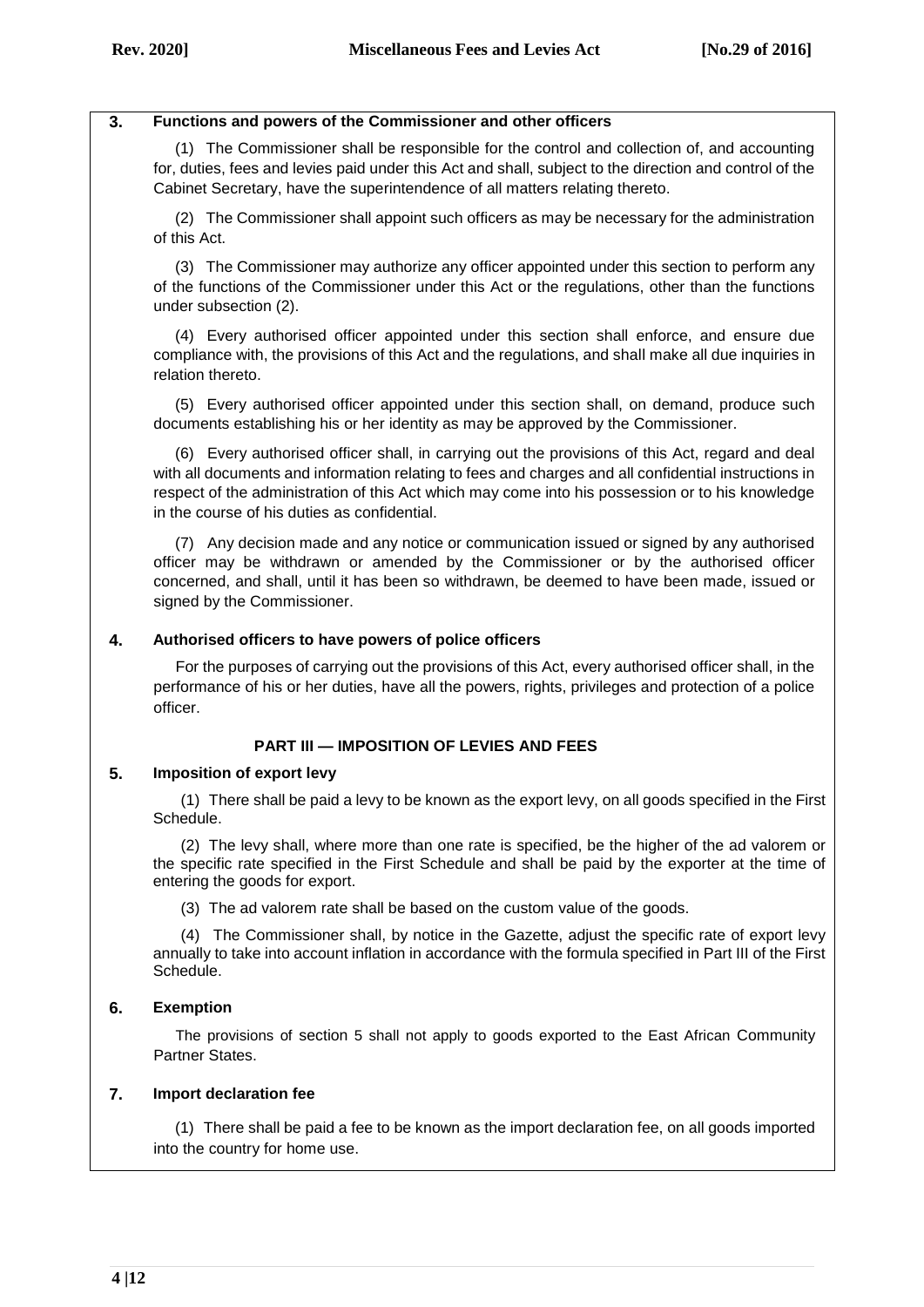(2) The fee shall be at the rate of three point five per cent of the customs value of the goods and shall be paid by the importer of such goods at the time of entering the goods for home use. [Act No.23 of 2019 s.37 (a)]

(2A) Without prejudice to the provisions of subsection (2), the fee at a rate of one point five per cent shall be charged on the custom value of—

- *(a) Deleted by Act No. 2 of 2020, Sch*
- *(b)* raw materials and intermediate products imported by manufacturers approved by the Cabinet Secretary on the recommendation of the Cabinet Secretary responsible for matters relating to industry;
- (c) input for the construction of houses under an affordable housing scheme approved by the Cabinet Secretary on the recommendation of the Cabinet Secretary responsible for matters relating to housing. [Act No.23 of 2019 s.37(b)]
- (3) Despite subsection (1)—
	- (a) import declaration fee shall not be charged on the goods specified in Part A of the Second Schedule when imported or purchased before clearance through customs; or
	- (b) goods imported under the East African Community Duty Remission Scheme shall be charged import declaration fee at a rate of one point five per cent of the customs value. *[Act No. 8 of 2020, s. 20.]*

(4) An importer of goods other than goods specified in Part A of the Second Schedule shall complete the prescribed import declaration form.

(5) An importer shall present a copy of the import declaration form completed under subsection (4) to the Commissioner at the time of entering the goods for home use.

(6) Out of the fee collected under subsection (2), ten per cent shall be paid into a Fund established and managed in accordance with the Public Finance Management Act, (No.18 of 2012).

(7) The monies in the Fund under subsection (6) shall be used for the payment of Kenya's contributions to the African Union and any other international organization to which Kenya has a financial obligation.

# **8. Railway development levy**

(1) There shall be paid a levy to be known as the railway development levy, on all goods imported into the country for home use.

(2) The levy shall be at the rate of two per cent of the customs value of the goods and shall be paid by the importer of such goods at the time of entering the goods into the country for home use. [Act No.23 of 2019 s.38(a)]

(2A) Without prejudice to the provisions of subsection (2), the levy at a rate of one point five per cent shall be charged on the customs value of—

- (a) raw materials and intermediate products imported by manufacturers approved by the Cabinet Secretary, on the recommendation of the Cabinet Secretary responsible for matters relating to industry; and
- (b) inputs for the construction of houses under an affordable housing scheme approved by the Cabinet Secretary, on the recommendation of the Cabinet Secretary responsible for matter relating to housing. [Act No.23 of 2019 s.38(b)]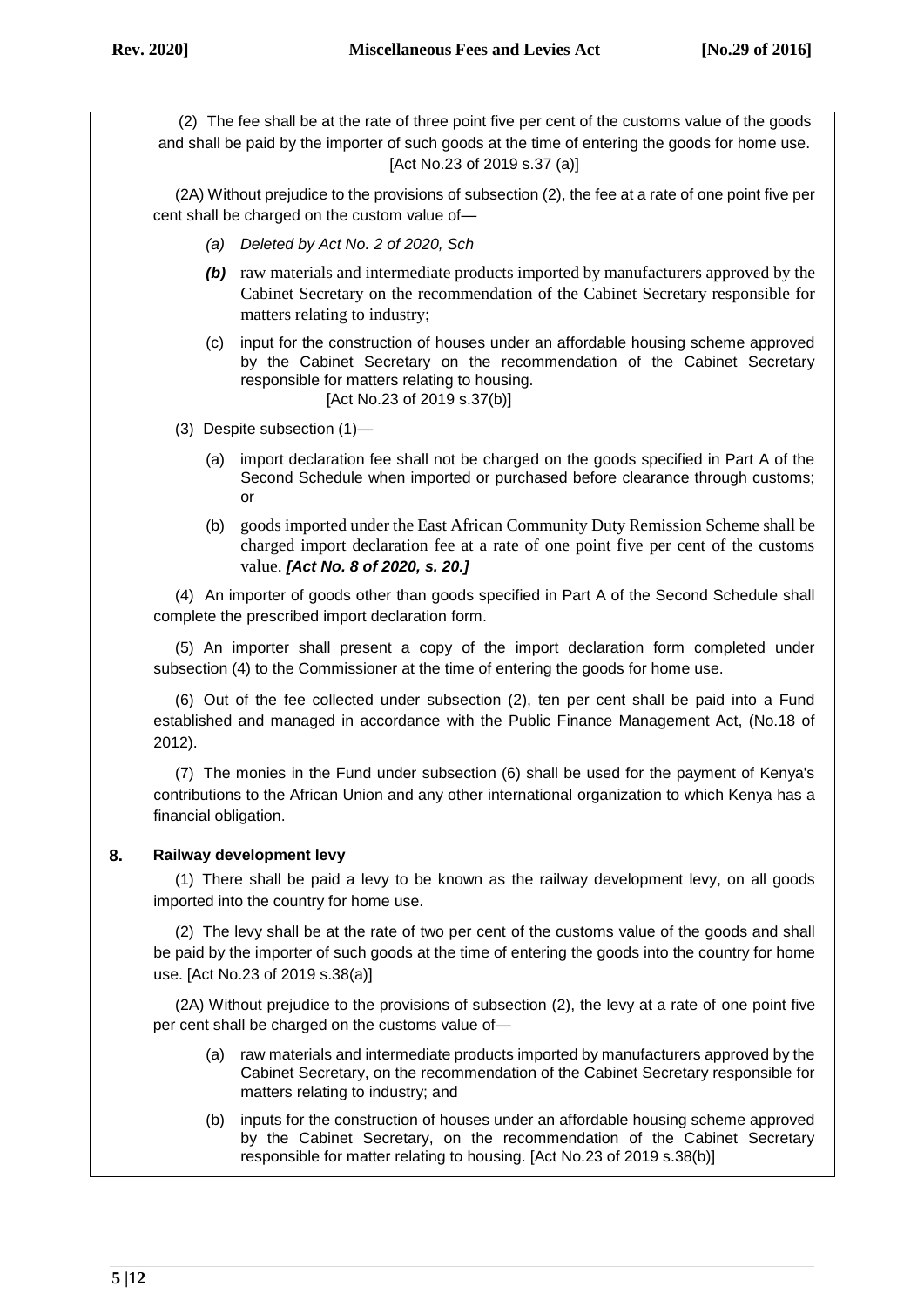*(3)* The purpose of the levy shall be to provide funds for the construction and operation of a standard gauge railway network in order to facilitate the transportation of goods. *[Act No. 2 of 2020, Sch.]*

(4) The Cabinet Secretary shall, by regulations, establish a railway development levy fund into which all the proceeds of the levy shall be paid.

(5) The fund referred to in subsection (4) shall be established, managed, administered or wound up in accordance with section 24 of the Public Finance Management Act, (No.18 of 2012) and the regulations made under that Act.

(6) No levy shall be charged in respect of the goods specified in Part B of the Second Schedule when imported or purchased before clearance through customs.

# 8 A **Anti-adulteration levy**

(1) There shall be paid a levy to be known as the anti-adulteration levy, on all illuminating kerosene imported into the country for home use.

(2) The levy shall be at the rate of eighteen shillings per litre of the customs value of the illuminating kerosene and shall be paid by the importer at the time of entering the illuminating kerosene into the country, [Act No 10 of 2018, s.50]

(3) The Commissioner shall refund the levy on the written application of an importer where the Commissioner is satisfied that the levy was paid in respect of illuminating kerosene that has subsequently been used by a licensed or registered manufacture to manufacture paint, resin or shoe polish. [Act No 23 of 2019, s.39]

## **8B Processing fees on duty free motor vehicles.**

(1) There shall be a fee to be known as the processing fee on all motor vehicles excluding motorcycles imported or purchased duty free prior to clearance through customs under the Fifth Schedule to the East African Community Customs Management Act, 2004.

(2) The fee shall be Kenya shillings ten thousand applicable to all motor vehicles excluding motorcycles imported or purchased duty free specified in paragraphs 4, 5, 6, 7, 8, 9, 10 and 11 of Part A, and paragraph 3 and 5 of Part B under the Fifth Schedule to the East African Community Customs Management Act, 2004.

*[Act No. 2 of 2020, Sch.]*

# **9. Application of East African Community Customs Management Act, 2004**

The provisions of the East African Community Customs Management Act, 2004, relating to the determination of value of imported goods, collection and enforcement of the payment of duty shall apply for the purposes of assessment, collection and enforcement of the payment of import declaration fee, railway development levy and export levy.

### **9A. Duty on goods for home use from an export processing zone enterprise.**

Notwithstanding the import duties payable under section 110 of the East African Community Customs Management Act, 2004, an additional duty at a rate of two point five per cent of the customs value shall be payable in respect of goods entered for home use from an export processing zones enterprise.

[Act No. 8 of 2020 s. 21]

# **10. Formalities may be carried out by information technology**

(1) Subject to such conditions as the Commissioner shall prescribe, formalities or procedures under this Act may be carried out by use of information technology in the customs computerized system.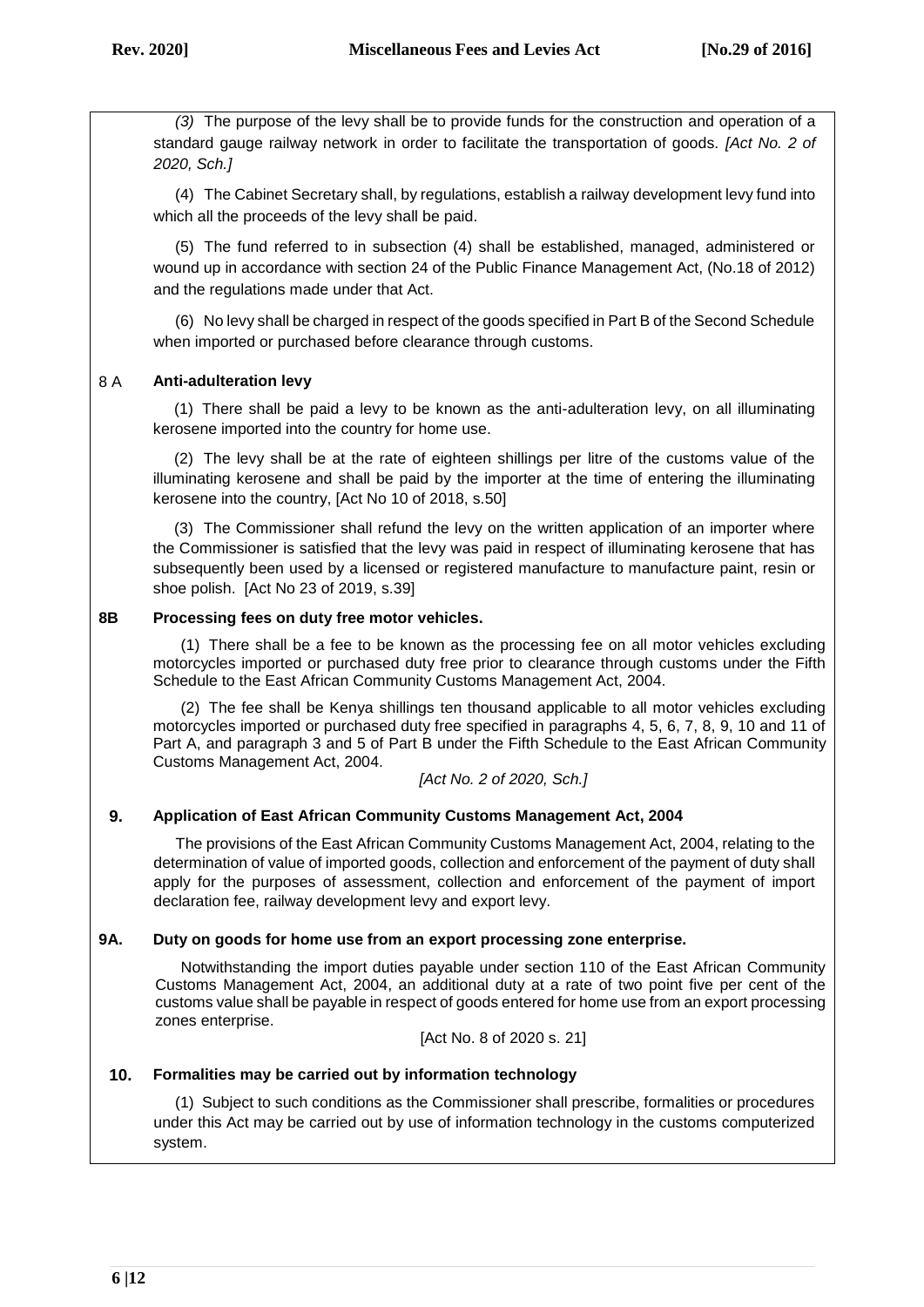(2) The provisions of the East African Community Customs Management Act, 2004, relating to registration of users, access and use on the customs computerized system shall apply for the purposes of carrying out formalities and procedures under this Act.

## **PART IV — MISCELLANEOUS PROVISIONS**

# **11. Offence**

(1) A person who contravenes the provisions of this Act commits an offence.

(2) A person convicted of an offence under this Act, where no specific penalty is provided, shall be liable to a fine not exceeding five hundred thousand shillings or to imprisonment for a term not exceeding two years, or to both.

## **12. Regulations**

The Cabinet Secretary may make regulations for the better carrying out of the provisions of this Act.

| <b>FIRST SCHEDULE</b>                                                        |                                                                                                                                                                                                                                                                                     |                                                    |  |  |
|------------------------------------------------------------------------------|-------------------------------------------------------------------------------------------------------------------------------------------------------------------------------------------------------------------------------------------------------------------------------------|----------------------------------------------------|--|--|
|                                                                              | [Section 5(1).]                                                                                                                                                                                                                                                                     |                                                    |  |  |
| [Act No. 15 of 2017]<br><b>GOODS SUBJECT TO EXPORT LEVY</b><br><b>PART I</b> |                                                                                                                                                                                                                                                                                     |                                                    |  |  |
| <b>Tariff No.</b><br>4101.20.00                                              | <b>Tariff Description</b><br>Whole hides and skins, of a weight per<br>skin not exceeding 8 kg. when simply dried, 10 kg. when dry-salted, or 16 kg.<br>when fresh, wet-salted or otherwise<br>preserved.                                                                           | <b>Export Levy Rate</b><br>80% or USD 0.52 per kg. |  |  |
| 4102.21.00                                                                   | Raw skins of sheep or lambs (pickled,<br>but not tanned, parchment-dressed or<br>further prepared), without wool on<br>whether or not split, other than those<br>excluded by Note 1(c) to Chapter 41.                                                                               | 80% or USD 0.52 per kg.                            |  |  |
| 4102.29.00                                                                   | Other raw skins of sheep or lamb (fresh,<br>or salted, dried, limed, pickled or<br>otherwise preserved, but not tanned,<br>parchment-dressed or further prepared),<br>with wool on, whether or not split, other<br>than those excluded by Note (c) to<br>Chapter 41.                | 80% or USD 0.52 per kg.                            |  |  |
| 4103.20.00                                                                   | Other raw hides and skins (fresh, or<br>salted, dried, limed, pickled or otherwise<br>preserved, but not tanned, parchment<br>dressed or further prepared), whether or<br>not debarred or split, other than those<br>excluded by Note 1 (b) or (c) to this<br>Chapter, of reptiles. | 80% or USD 0.52 per kg.                            |  |  |
| 4103.30.00                                                                   | Other raw hides and skins (fresh, or<br>salted, dried, limed, pickled or otherwise<br>preserved, but not tanned, parchment-<br>dressed or further prepared), but not<br>debarred or split, other than those<br>excluded by Note 1 (b) or 1 (c) to this<br>Chapter, of swine.        | 80% or USD 0.52 per kg.                            |  |  |
| 4103.90.00                                                                   | Other raw hides and skins other than of 80% or USD 0.52 per kg.<br>reptiles, swine, goats or kids.                                                                                                                                                                                  |                                                    |  |  |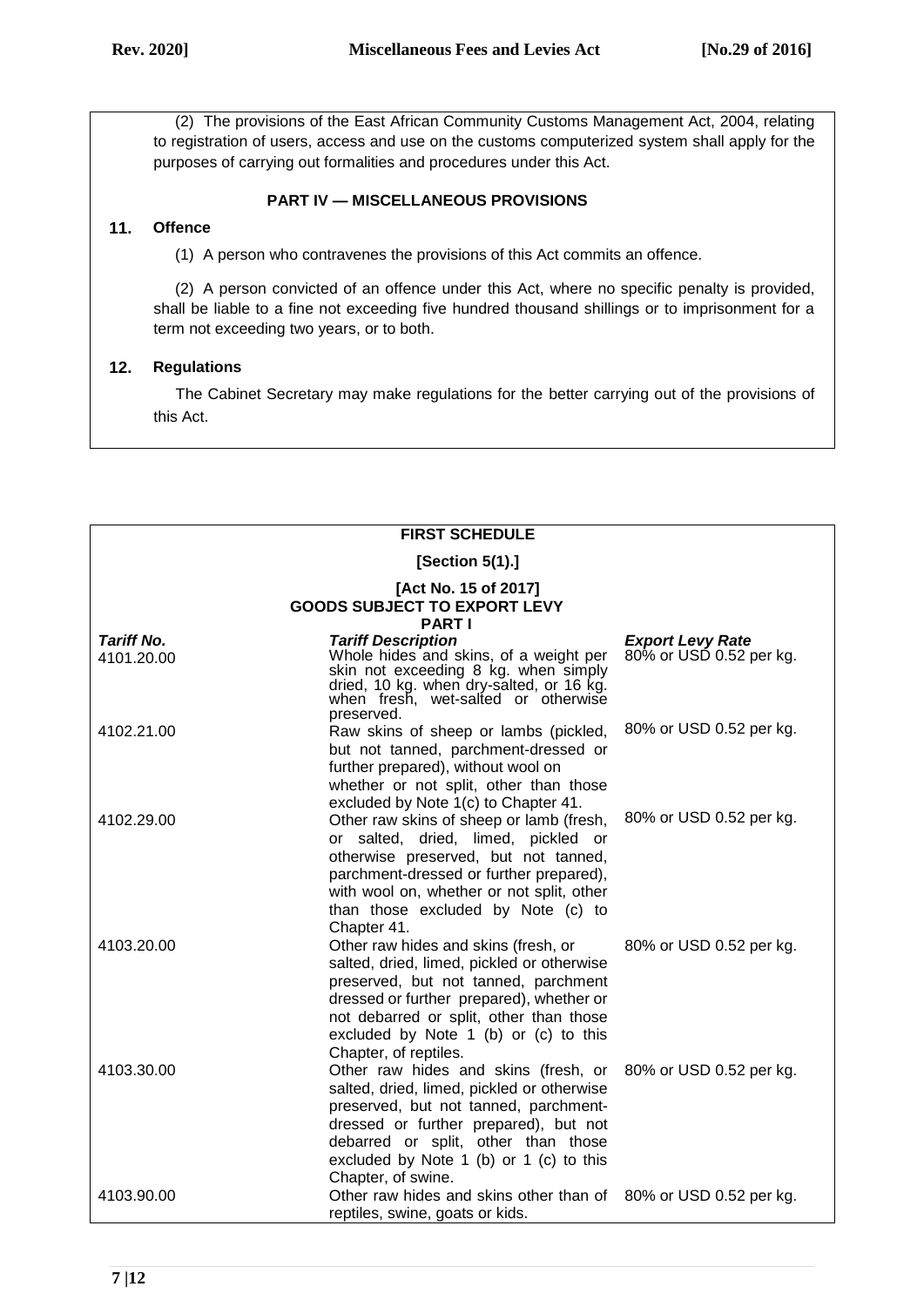| 4104.19.00 | Other tanned or crust hides and skins of 80% or USD 0.52 per kg. |                         |
|------------|------------------------------------------------------------------|-------------------------|
|            | bovine (including buffalo) or equine                             |                         |
|            | animals, without hair on, whether or not                         |                         |
|            | split, but not further prepared, in the wet                      |                         |
|            | state (including wet - blue).                                    |                         |
| 4301.60.00 | Raw furskins of fox, whole, with or 80% or USD 0.52 per kg.      |                         |
|            | without head, tail or paws.                                      |                         |
| 4101.40.00 | Hides and skins of equine animals.                               | 80% or USD 0.52 per kg. |
| 4101.50.00 | Whole hides and skins, of weight                                 | 80% or USD 0.52 per kg. |
|            | exceeding 16 kg.                                                 |                         |
| 4101.90.00 | Other, including butts, bends and bellies.                       | 80% or USD 0.52 per kg. |
| 4102.10.00 | Raw skins of sheep or lamb (fresh, or                            | 80% or USD 0.52 per kg. |
|            | salted, dried, limed, pickled or otherwise                       |                         |
|            | preserved, but not tanned,                                       |                         |
|            | parchment-dressed or further prepared),                          |                         |
|            | with wool on, whether or not split, other                        |                         |
|            | than those excluded by Note 1(c) to                              |                         |
|            | Chapter 41.                                                      |                         |
| 4301.10.00 | Raw furskins of mink, whole, with or                             | 80% or USD 0.52 per kg. |
|            | without head, tail or paws.                                      |                         |
| 4301.30.00 | Raw furskins of lamb, the following:                             | 80% or USD 0.52 per kg. |
|            | Astrkhan, broadtail, Caracul, Persian and                        |                         |
|            | similar lamb, Indian, Chinese,                                   |                         |
|            | Mongolian or Tibetan lamb, whole, with                           |                         |
|            |                                                                  |                         |
| 4301.80.00 | or without head, tail or paws.                                   |                         |
|            | Other raw furskins, whole, with or without                       | 80% or USD 0.52 per kg. |
| 4301.90.00 | head, tail or paws.                                              |                         |
|            | Heads, tail, paws, and other pieces or                           | 80% or USD 0.52 per kg. |
| 4302.11.00 | cuttings, suitable for furriers' use.                            |                         |
|            | Whole skins, with or without head, tail or                       | 80% or USD 0.52 per kg. |
| 4302.19.00 | paws, not assembled, of mink.                                    |                         |
|            | Other whole skins, with or without head,                         | 80% or USD 0.52 per kg. |
| 4302.20.00 | tail or paws, not assembled.                                     |                         |
|            | Heads, tails, paws and other pieces or                           | 80% or USD 0.52 per kg. |
| 4302.30.00 | cuttings, not assembled.                                         |                         |
|            | Whole skins and pieces or cuttings                               | 80% or USD 0.52 per kg. |
| 7112.30.00 | thereof, assembled.                                              |                         |
|            | Waste and scrap of precious metal or of                          | 20%                     |
|            | metal clad with precious metal; other                            |                         |
|            | waste and scrap containing                                       |                         |
|            | precious metal or precious<br>metal                              |                         |
|            | compounds of a kind used principally for                         |                         |
|            | the recovery of precious metal of ash                            |                         |
|            | containing precious metal or precious                            |                         |
| 7112.91.00 | metal compounds.                                                 |                         |
|            | Other waste and scrap of precious metal                          | 20%                     |
|            | or precious metal compounds of a kind                            |                         |
|            | used principally for the recovery of                             |                         |
|            | precious metal of gold including metal                           |                         |
| 7112.92.00 | clad with gold.                                                  |                         |
|            | Other waste and scraps of precious                               | 20%                     |
|            | metal or precious metal compounds of a                           |                         |
|            | kind used principally for the recovery of                        |                         |
|            | precious metal of platinum, including                            |                         |
|            | metal clad with platinum.                                        |                         |
| 7112.99.00 | Other waste and scrap of precious metal                          | 20%                     |
|            | or metal clad with precious metal, other                         |                         |
|            | waste and scrap containing precious                              |                         |
|            | metal compounds, of a kind used                                  |                         |
|            | principally for the recovery of precious                         |                         |
|            | metal.                                                           |                         |
| 7204.10.00 | Waste and scrap of cast of iron.                                 | 20%                     |
| 7204.29.00 | Waste and scrap of other alloy or steel.                         | 20%                     |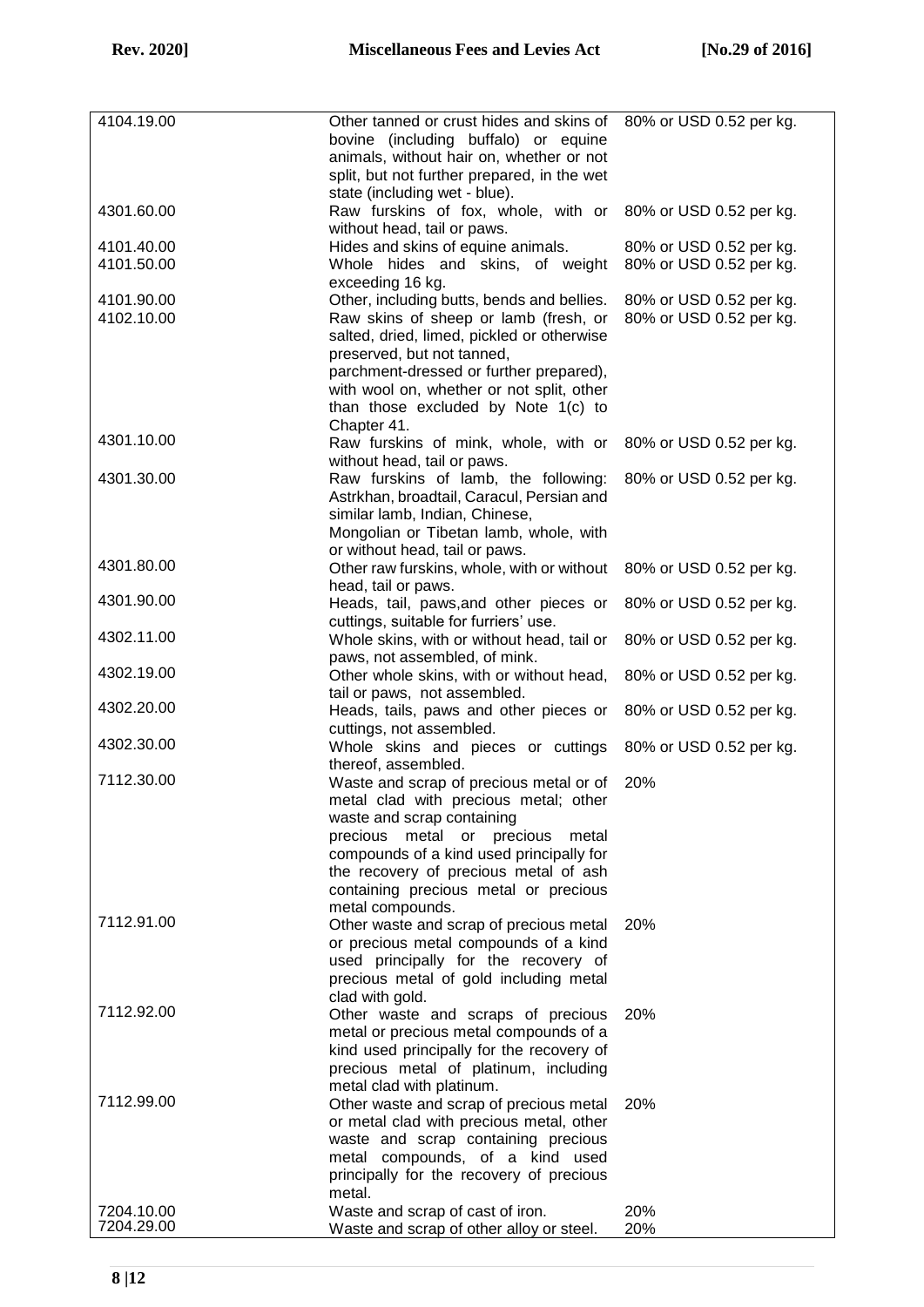| 7204.30.00<br>7204.41.00 | Waste and scrap of tinned iron steel.<br>Turnings, shavings, chips, milling waste, | 20%<br>20% |
|--------------------------|------------------------------------------------------------------------------------|------------|
|                          | fillings,<br>sawdust.<br>trimmings<br>and                                          |            |
|                          | stampings, whether or not in bundles, or<br>iron or steel.                         |            |
| 7204.49.00               | Other waste and scrap or iron or steel                                             | 20%        |
| 7204.50.00               | Remelting scrap ingots                                                             | 20%        |
| 7205.10.00               | Granules of pig iron, spiegeleisen, iron                                           | 20%        |
|                          | or steel.                                                                          |            |
| 7902.00.00               | Zinc waste and scrap.                                                              | 20%        |
| 8002.00.10               | Tin waste and scrap.                                                               | 20%        |
| 8102.94.00               | Unwrought molybdenum including bars                                                | 20%        |
|                          | and rods obtained simply by sintering;                                             |            |
|                          | waste and scrap.                                                                   |            |
| 8102.97.00               | Waste and scrap of molybdenum                                                      | 20%        |
| 8103.30.00               | Waste and scrap of tantalum                                                        | <b>20%</b> |
| 8104.20.00               | Waste of scrap of magnesium                                                        | 20%        |
| 8105.00.00               | Bismuth and articles thereof including                                             | 20%        |
|                          | waste and scrap.                                                                   |            |
| 8105.30.00               | Waste and scrap of cobalt matters.                                                 | 20%        |
| 8107.30.00               | Waste and scrap of cadmium.                                                        | 20%        |
| 8108.30.00               | Waste and scrap of titanium.                                                       | 20%        |
| 8109.30.00               | Waste and scrap of zirconium.                                                      | 20%        |
| 8110.20.20               | Waste and scrap of antimony.                                                       | 20%        |
| 8112.13.00               | Waste and scrap of beryllium.                                                      | 20%        |
| 8112.22.00               | Waste and scrap of chromium.                                                       | 20%        |
| 8112.52.00               | Waste and scrap of thallium.                                                       | 20%        |
| 8112.92.00               | Unwrought waste and scrap; powders.                                                | 20%        |
|                          |                                                                                    |            |

#### **PART II**

Part I shall not apply to exports to Export Processing Zones or Special Economic Zones. [Act No. 15 of 2017, s. 58.]

#### **PART III**

[Section 5(4).]

(1) The specific rates of export levy on goods specified in Part I of this schedule shall be adjusted for inflation at the beginning of every financial year in accordance with this paragraph.

(2) Each rate of export levy specified in column 3 of the table in Part I of this schedule shall be replaced by the rate of export levy computed by reference to the following formula—

## *AxB*

Where—

**A** is the rate of export levy on the day immediately before the adjustment day; and

**B** is the adjustment factor for the adjustment day calculated as one plus annual average rate of inflation of the preceding financial year.

(3) For the purpose of this Part—

**"adjustment day"** means 1st July of every year;

**"inflation"** means the average annual inflation rate in a financial year.

**"financial year"** means the period of 12 months ending on 30th June of every year.

### **SECOND SCHEDULE**

#### **PART A**

[Section 7(3)(a), Act No. 15 of 2017, Sch.]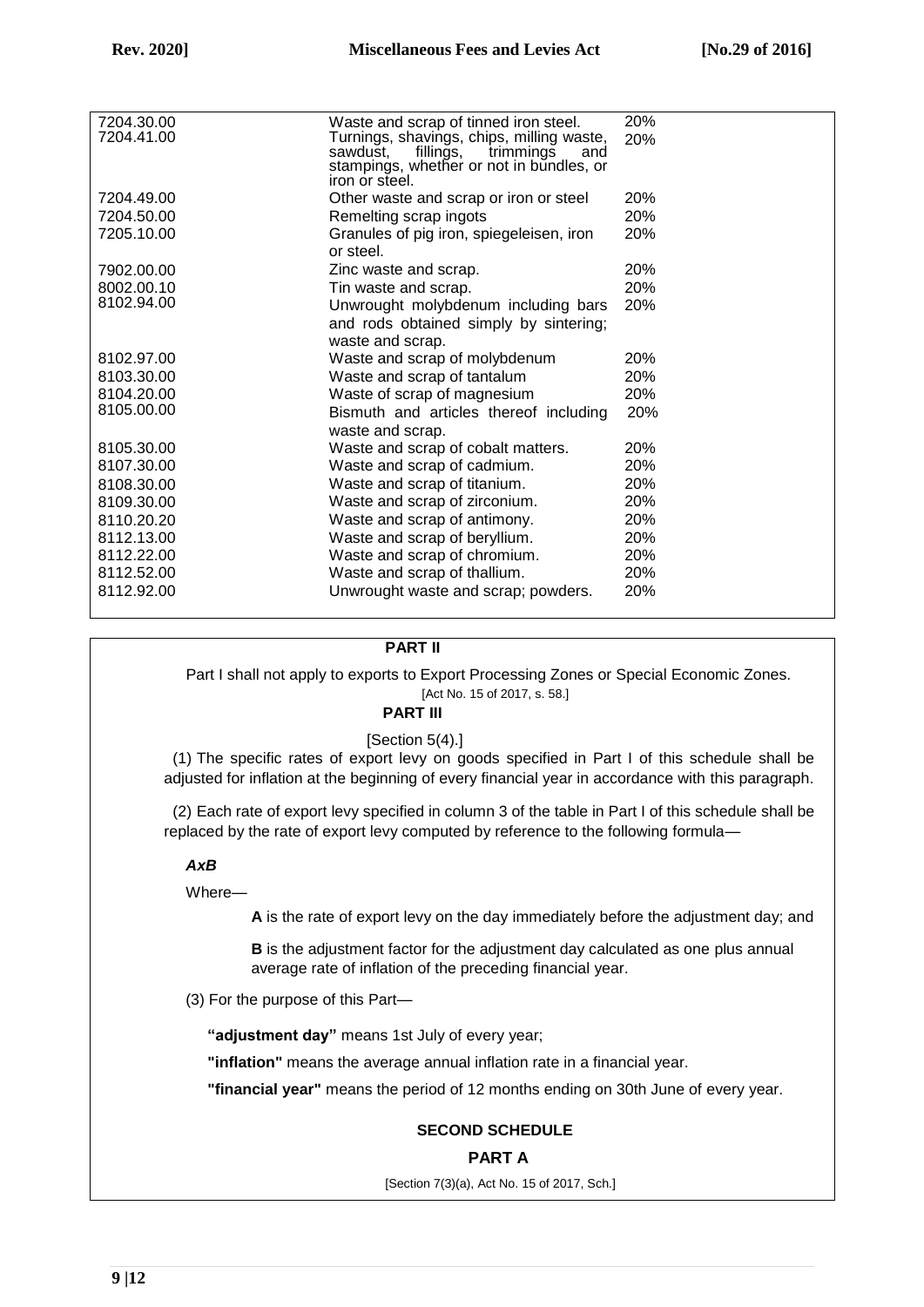#### **GOODS EXEMPT FROM IMPORT DECLARATION FEE WHEN IMPORTED OR PURCHASED BEFORE CLEARANCE THROUGH CUSTOMS**

The following goods are exempt from payment of import declaration fee when imported or purchased before clearance through customs—

- (i) goods destined for approved duty free shops;
- (ii) goods destined for approved Export Processing Zones or Special Economic Zones enterprises;
- (iii) goods destined for approved enterprises manufacturing under bond;
- (iv) accompanied or unaccompanied used personal effects;
- (v) ammunition, weapons or implements of war imported by the Government;
- (vi) household and personal effects including motor vehicles, provided such motor vehicles qualify for exemption from duty under the Fifth Schedule to the East African Community Customs Management Act, 2004;
- (vii) posted parcels, excluding goods imported for trade;
- *(viii) Deleted by Act No. 2 of 2020*
- *(ix) Deleted by Act No. 2 of 2020*
- (x) gifts and supplies for diplomatic and consular missions and to the United Nations Missions;
- (xi) goods destined for official aid-funded projects;
- (xii) currency notes and coins of current issues imported by the Central Bank of Kenya or by a financial institution with the approval of the Central Bank of Kenya; postage, revenue and excise stamps;
- (xiii) explosive and pyrotechnic products imported by the Government;
- (xiv) gifts by foreign Governments or international organizations to charities and foundations;
- (xv) aircraft, excluding aircraft of unladen weight not exceeding 2,000kg and helicopters of heading 8802.11.00 and 8802.12.00; *[Act No. 8 of 2020, s. 22]*
- (xvi) aircraft catering stores for use in an aircraft owned and operated by a designated airline;
- (xvii) currency notes, coins, travellers cheques and bullion;
- (xviii) rail locomotives, wagons (86.0 to 86.06) and rail containers (86.09);
- (xix) ships weighing 250 tonnes or more;
- (xx) goods from the East African Community Partner States that meets the East African Community Rules of origin;
- *(xxi) Deleted by Act No. 2 of 2020;*
- *(xxia) Deled by Act No. 2 of 2020;*

[Act No. 11 of 2017, Sch, Act No. 15 of 2017, s. 59(a), *Act No. 2 of 2020, Sch*.]

- *(xxib)* goods imported or purchased for the construction of bulk storage facilities for supporting the Standard Gauge Railway operations with a minimum storage capacity of one hundred thousand metric tonnes of supplies as approved by the Cabinet Secretary responsible for transport. [Act No.1 of 2020, s. 42]
- *(xxii) Deleted by Act No. 8 of 2020;* [Act No. 11 of 2017, Sch., *Act No. 8 of 2020, s. 22*]